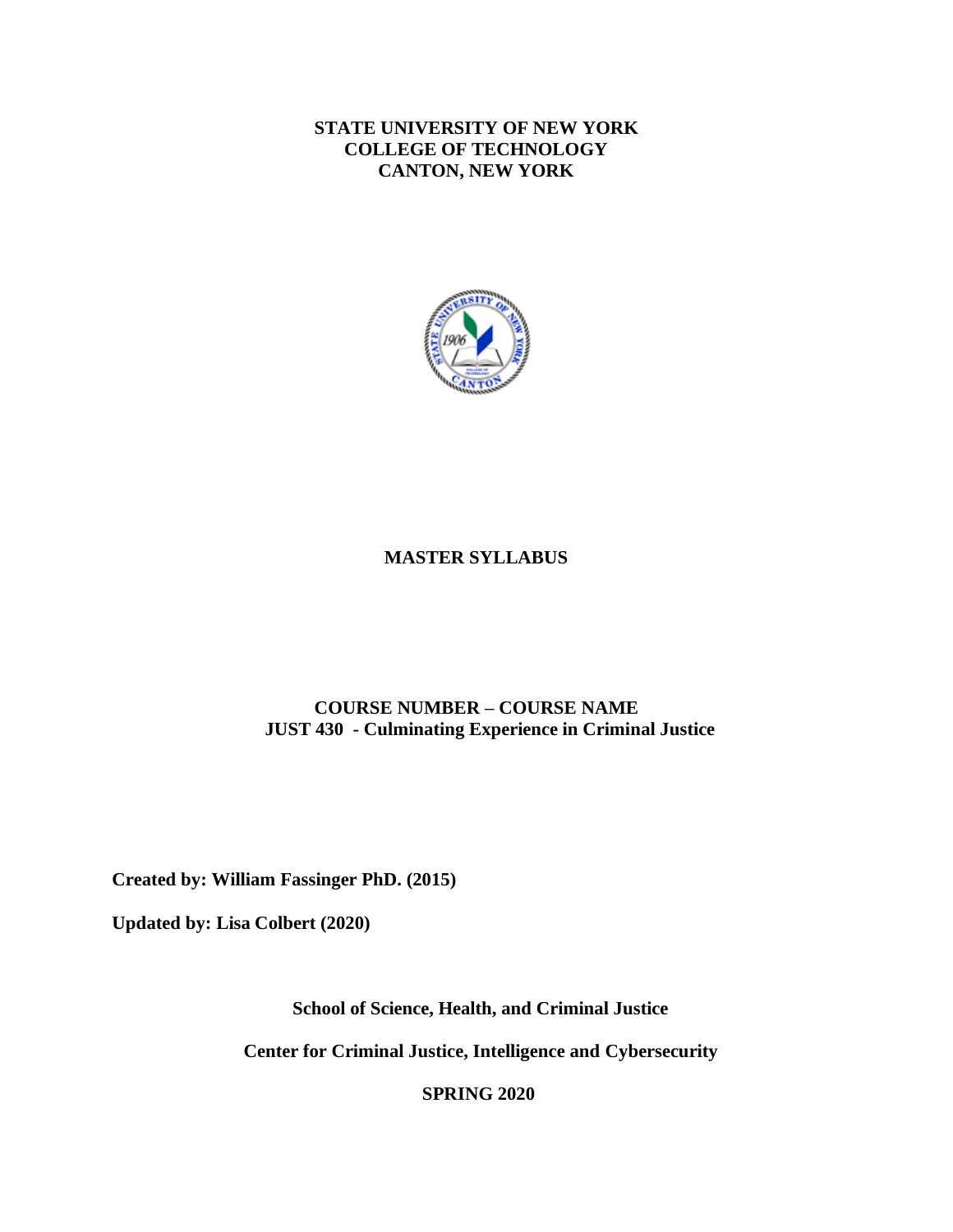**A. TITLE**: Culminating Experience in Criminal Justice

# **B.** COURSE NUMBER: JUST 430

**C. CREDIT HOURS: (Hours of Lecture, Laboratory, Recitation, Tutorial, Activity)** 

 **# Lab Hours:** 0 **per week # Credit Hours:** 3-15 **# Lecture Hours:** 0 **per week Other: per week** 

 **Course Length:** 3**-**15 **Weeks** 

**D.** WRITING INTENSIVE COURSE: Yes  $\Box$  No

**E.** GER CATEGORY: None: ⊠ Yes: GER *If course satisfies more than one***:** GER

**F. SEMESTER(S) OFFERED:** Fall  $\Box$  Spring  $\Box$  Fall & Spring

# **G. COURSE DESCRIPTION:**

This internship is an academic program which integrates classroom work and practical experience with discipline-related agencies. It is a structured field experience in which an intern acquires and applies knowledge and skills while working in a responsible role. Working with a supervisor, the student will perform proscribed work within an administrative or operational setting. The internship will be tailored to the individual student's career interests and the needs of the supervising organization.

**H.** PRE-REQUISITES: None │ Yes ⊠ If yes, list below:

Majoring and in good standing in B.T. or B.S. from CCJIC. Has 90 earned hours prior to attending culminating experience.

**CO-REQUISITES:** None  $\boxtimes$  Yes  $\Box$  If yes, list below: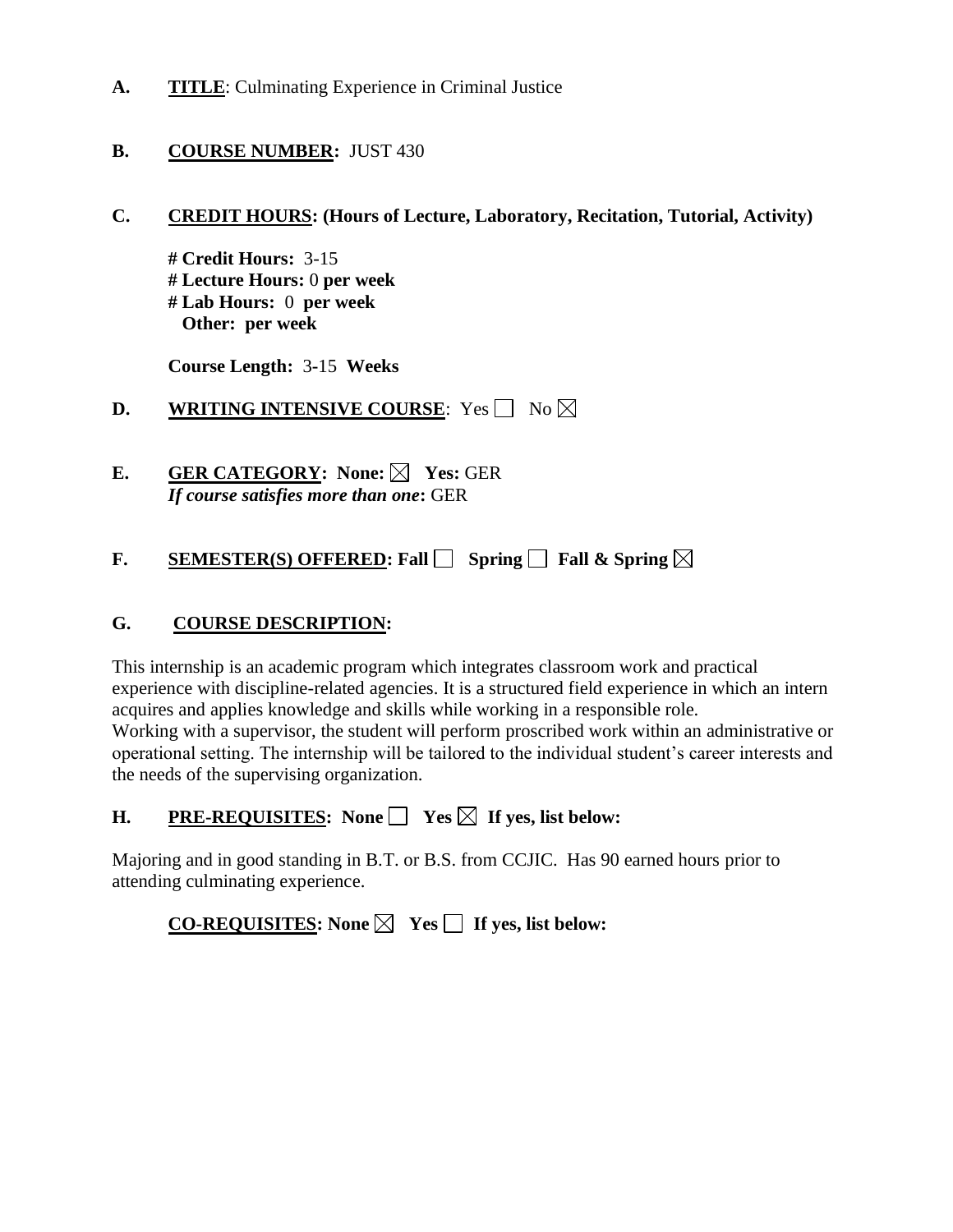# **I. STUDENT LEARNING OUTCOMES: (***see key below***)**

By the end of this course, the student will be able to:

| <b>Course Student Learning Outcome</b><br>[SLO]                                                              | <b>Program Student</b><br><b>Learning</b><br><b>Outcome</b><br>[PSLO]                                                       | <b>GER</b><br>[<br>Applicable] | <u>ISLO &amp; SUBSETS</u>                                         |                                                   |
|--------------------------------------------------------------------------------------------------------------|-----------------------------------------------------------------------------------------------------------------------------|--------------------------------|-------------------------------------------------------------------|---------------------------------------------------|
| Identify discipline specific knowledge and<br>skills required for their success in the<br>discipline         | 1-students will be<br>able to demonstrate<br>written and verbal<br>communication skills                                     |                                | 2-Crit Think<br><b>ISLO</b><br><b>ISLO</b>                        | W<br><b>Subsets</b><br>Subsets<br>Subsets         |
| Operate and or use specialized equipment,<br>software and tools required within the<br>department or agency. | 3-students will be<br>able to identify,<br>analyze and utilize<br>various techniques<br>used in a criminal<br>investigation |                                | 5-Ind, Prof, Disc, Know Skills None<br><b>ISLO</b><br><b>ISLO</b> | <b>Subsets</b><br><b>Subsets</b><br>Subsets       |
| Summarize the service(s) provided by the<br>agency.                                                          | 1-students will be<br>able to demonstrate<br>written and verbal<br>communication skills                                     |                                | 1-Comm Skills<br><b>ISLO</b><br><b>ISLO</b>                       | IA<br><b>Subsets</b><br>Subsets<br><b>Subsets</b> |
| Describe the organizational structure of the<br>culminating experience agency.                               | 1-students will be<br>able to demonstrate<br>written and verbal<br>communication skills                                     |                                | 1-Comm Skills<br><b>ISLO</b><br><b>ISLO</b>                       | W<br>Subsets<br><b>Subsets</b><br><b>Subsets</b>  |
| Explore the efforts used by the agency to<br>mitigate unethical behavior.                                    | 1-students will be<br>able to demonstrate<br>written and verbal<br>communication skills                                     |                                | 1-Comm Skills<br><b>ISLO</b><br><b>ISLO</b>                       | <b>ER</b><br>Subsets<br>Subsets<br>Subsets        |

| KEY              | <b>Institutional Student Learning Outcomes [ISLO 1 – 5]</b>      |  |  |
|------------------|------------------------------------------------------------------|--|--|
| <b>ISLO</b>      | <b>ISLO &amp; Subsets</b>                                        |  |  |
| #                |                                                                  |  |  |
| 1                | <b>Communication Skills</b>                                      |  |  |
|                  | Oral [O], Written [W]                                            |  |  |
| $\overline{2}$   | <b>Critical Thinking</b>                                         |  |  |
|                  | Critical Analysis [CA], Inquiry & Analysis [IA], Problem         |  |  |
|                  | Solving [PS]                                                     |  |  |
| 3                | <b>Foundational Skills</b>                                       |  |  |
|                  | Information Management [IM], Quantitative Lit,/Reasoning         |  |  |
|                  | [OTR]                                                            |  |  |
| $\boldsymbol{4}$ | <b>Social Responsibility</b>                                     |  |  |
|                  | Ethical Reasoning [ER], Global Learning [GL],                    |  |  |
|                  | Intercultural Knowledge [IK], Teamwork [T]                       |  |  |
| 5                | <b>Industry, Professional, Discipline Specific Knowledge and</b> |  |  |
|                  | <b>Skills</b>                                                    |  |  |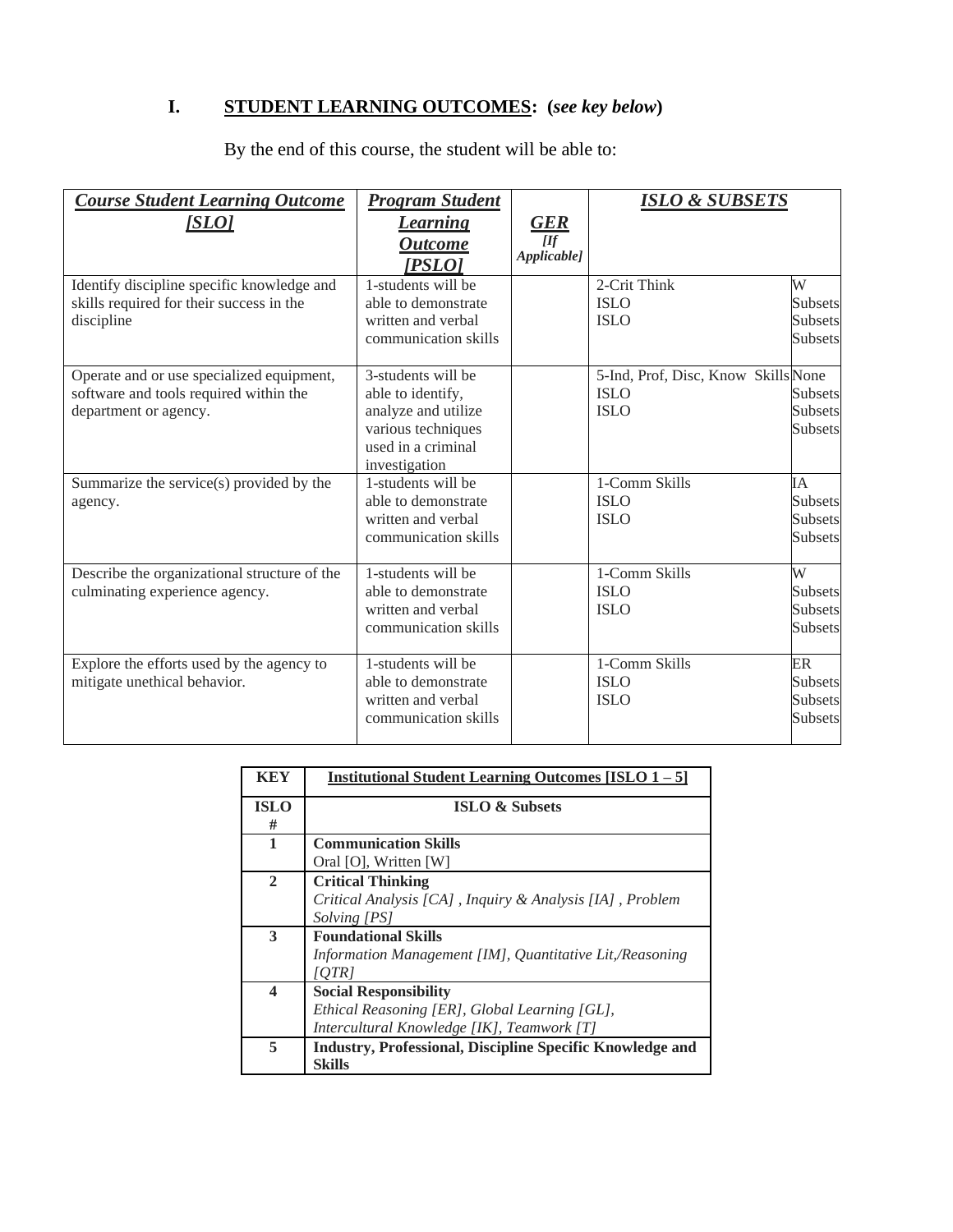# **J.** APPLIED LEARNING COMPONENT: Yes ⊠ No □

Yes  $\boxtimes$ 

If YES, select one or more of the following categories:

 $\Box$  Classroom/Lab  $\boxtimes$  Internship  $\Box$  Clinical Placement  $\Box$  Research Practicum<br>Service Learning  $\Box$   $\mathcal{S}$ □ Community Service  $\sqcup_{\mathcal{L}}^{\mathcal{L}}$ □ Internship Creative Works/Senior Project ᆸᇟ Practicum Entrepreneurship Civic Engagement (program, class, project)

#### **K. TEXTS:**

n/a

**L. REFERENCES:** 

n/a

**M. EQUIPMENT:** None **Seeded:** computer access

**N. GRADING METHOD:** A-F

# **O. SUGGESTED MEASUREMENT CRITERIA/METHODS:**

**Weekly Report, Formal Reports, Portfolio, Final Report/Presentation, Field Assessment** 

# **P. DETAILED COURSE OUTLINE:**

**I. Journal** 

**A. Daily hours worked B. Daily activities/observations Notation of relevance to course work** 

**II.** 

- **Biweekly Reports**
- **A. Cumulative hours worked**
- **B. Relebant activities and observatios for the week**
- **C. Reflections on activities**

# **III.**

- **A. Cumulative biweekly reports with instructor feedback**
- **B. Site supervisor evaluations**
- **C. Formal Reports**
- **D. Photographs and other appropriate documentation**

**IV. Internship assessment A. Site Supervisor bi-weekly reports**